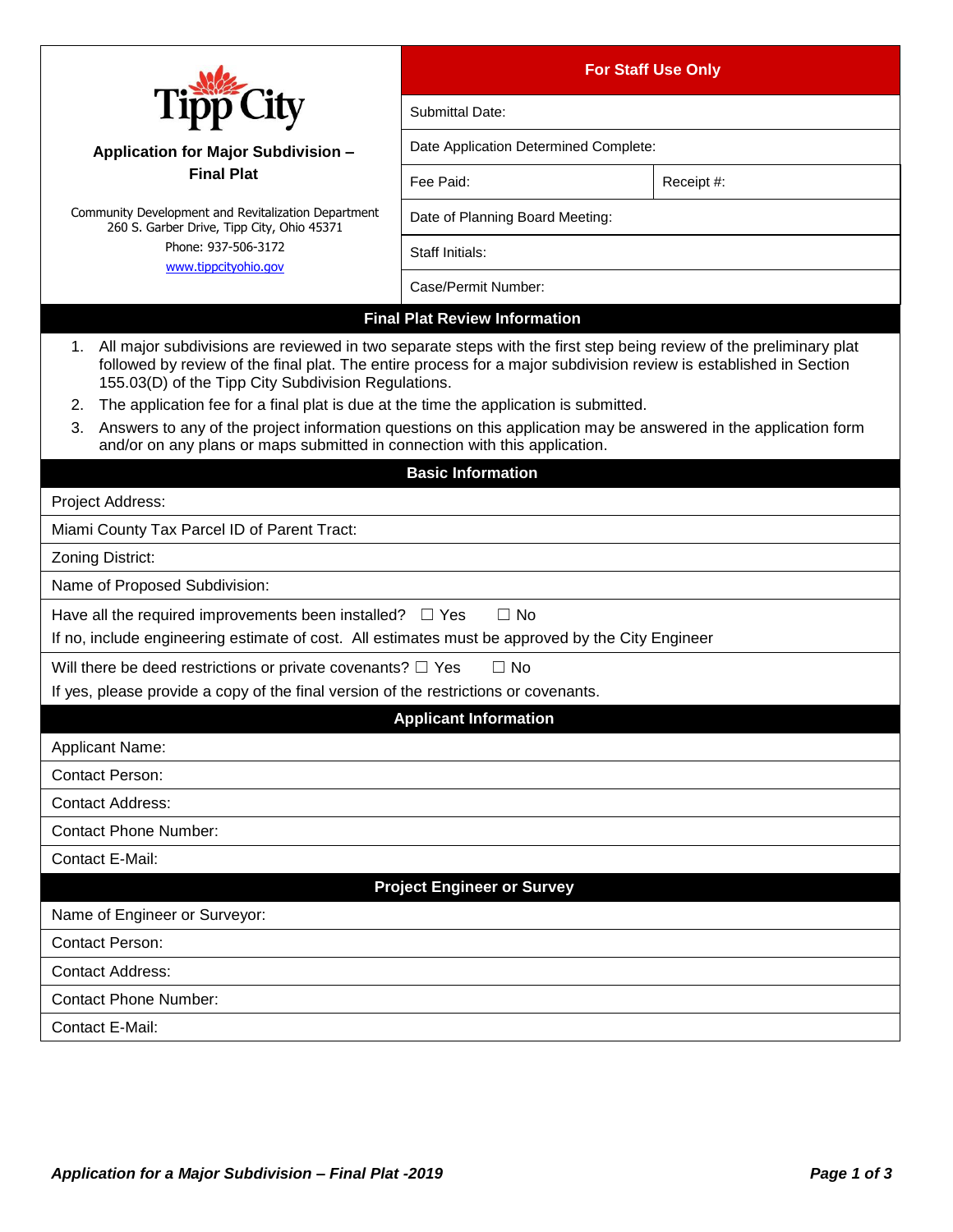| Case/Permit Number:                                                                                                                                                                                                                                                                                                                                                                                                                       |
|-------------------------------------------------------------------------------------------------------------------------------------------------------------------------------------------------------------------------------------------------------------------------------------------------------------------------------------------------------------------------------------------------------------------------------------------|
| <b>Signature</b>                                                                                                                                                                                                                                                                                                                                                                                                                          |
| l certify that, to the best of my knowledge, the information contained in this form and within any attachments is<br>correct and truthful. Furthermore, I certify that I am the property owner or a duly authorized agent of the<br>property owner for this application. I understand that knowingly falsifying this information may be grounds for<br>the denial or revoking of this application and any subsequent review applications. |
| <b>Print Name:</b>                                                                                                                                                                                                                                                                                                                                                                                                                        |
| Signature:                                                                                                                                                                                                                                                                                                                                                                                                                                |
| Date:                                                                                                                                                                                                                                                                                                                                                                                                                                     |

| <b>Final Plat Decision - For Staff Use Only</b> |               |  |
|-------------------------------------------------|---------------|--|
| Action of Planning Board: □ Approved            | $\Box$ Denied |  |
| Date of Approval:                               |               |  |
| Expiration Date (if applicable):                |               |  |
| Comments:                                       |               |  |
|                                                 |               |  |
|                                                 |               |  |
|                                                 |               |  |

| <b>Final Plat Submittal Requirement Checklist</b>            |                                                                                                                                                                                                                                                                                                                                                                                          |  |
|--------------------------------------------------------------|------------------------------------------------------------------------------------------------------------------------------------------------------------------------------------------------------------------------------------------------------------------------------------------------------------------------------------------------------------------------------------------|--|
| <b>General Information</b>                                   |                                                                                                                                                                                                                                                                                                                                                                                          |  |
| $\Box$                                                       | Any additional information determined to be necessary by the Zoning Administrator                                                                                                                                                                                                                                                                                                        |  |
| Final Plat - Sheet Size should not exceed 24"x36"            |                                                                                                                                                                                                                                                                                                                                                                                          |  |
| (Include an index sheet if more than one sheet is submitted) |                                                                                                                                                                                                                                                                                                                                                                                          |  |
| $\Box$                                                       | Names, addresses, and phone numbers of the owner, subdivider, surveyor, or professional engineer who prepared the plat<br>and the appropriate registration numbers and seals                                                                                                                                                                                                             |  |
| П                                                            | Date, north arrow, scale, and a legend for all symbols                                                                                                                                                                                                                                                                                                                                   |  |
| П                                                            | Name of the subdivision and location by corporation, township, range, and section lines                                                                                                                                                                                                                                                                                                  |  |
| $\Box$                                                       | Acreage of lots to the hundredths of acre, building setback lines, and deed book and page references                                                                                                                                                                                                                                                                                     |  |
| $\vert \ \ \vert$                                            | Plat boundaries, based on accurate traverse, with angular and linear dimensions. All dimensions, both linear and angular,<br>shall be determined by an accurate control survey in the field which must balance and close within the limit of 1 foot in 10,000<br>feet. The boundary shall be surveyed with distance accurate to hundredths of a foot and bearing accurate to 20 seconds. |  |
|                                                              | Total site data, including acreage, number of lots, lot sizes (showing area of smallest lot in square feet), and number of<br>square feet or acres in parks and other public uses.                                                                                                                                                                                                       |  |
| П                                                            | Bearings and distances to nearest established street lines or other recognized permanent monuments.                                                                                                                                                                                                                                                                                      |  |
| П                                                            | Exact location, rights-of-way, and names of all streets within and adjoining the plat, and building setback lines                                                                                                                                                                                                                                                                        |  |
| П                                                            | Radii, internal angles, points of curvature, tangent bearings, and lengths of arcs of all applicable streets within the plat area.                                                                                                                                                                                                                                                       |  |
|                                                              | Location or statement of adequate outlet for storm sewers, as approved by the City Engineer                                                                                                                                                                                                                                                                                              |  |